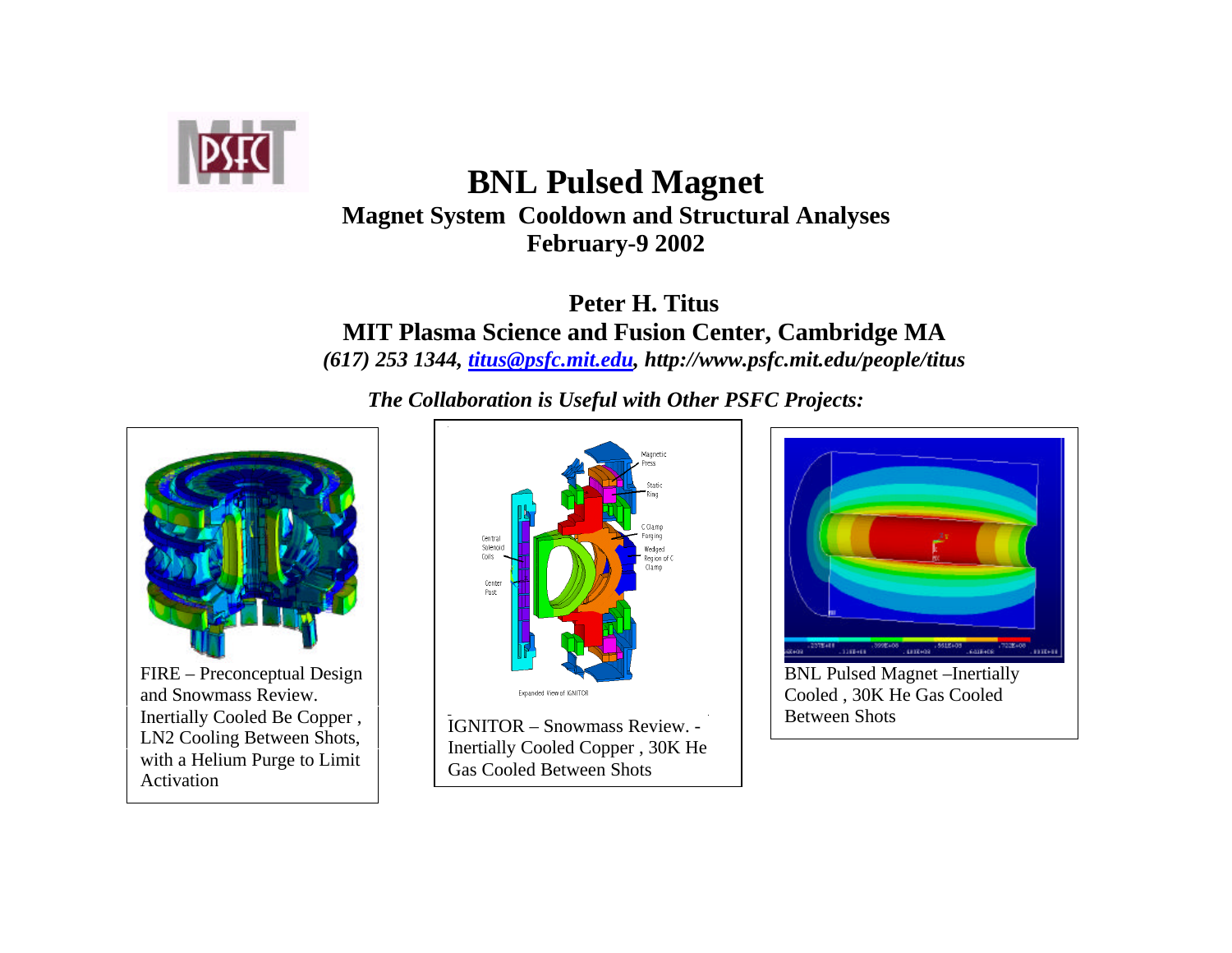



#### 2.1.3 Convective Heat Transfer

It is important to estimate how much heat the supe gas  $(T > 77 K)$  could absorb before exiting the cooling channel. The convective heat transfer coefficient, h, could be obtained from<sup>9</sup>

$$
h = \frac{KNu}{D_e} = \frac{0.023Re^{0.8}Pr^{0.4}K}{D_e}
$$
 (14)

This coefficient is about 21 x  $10^{-3}$  W/cm<sup>2</sup> K at a vapor temperature of 200 K, vapor velocity of 40 m/s, and hydraulic diameter of 2 cm. It drops to 17 x 10<sup>-3</sup> W/cm<sup>2</sup> K at a vapor temperature of 100 K, keeping the mass flow rate constant. It is interesting to note that the heat transfer coefficient for film boiling at 200 K from Fig. 4 is about  $12 \times 10^{-3}$  W/cm<sup>2</sup> K, which partially justifies the third assumption in Sect. 2.1.

excerpt from: ORNL/FEDC-85-10 Dist Category UC20 c,dated October 1986

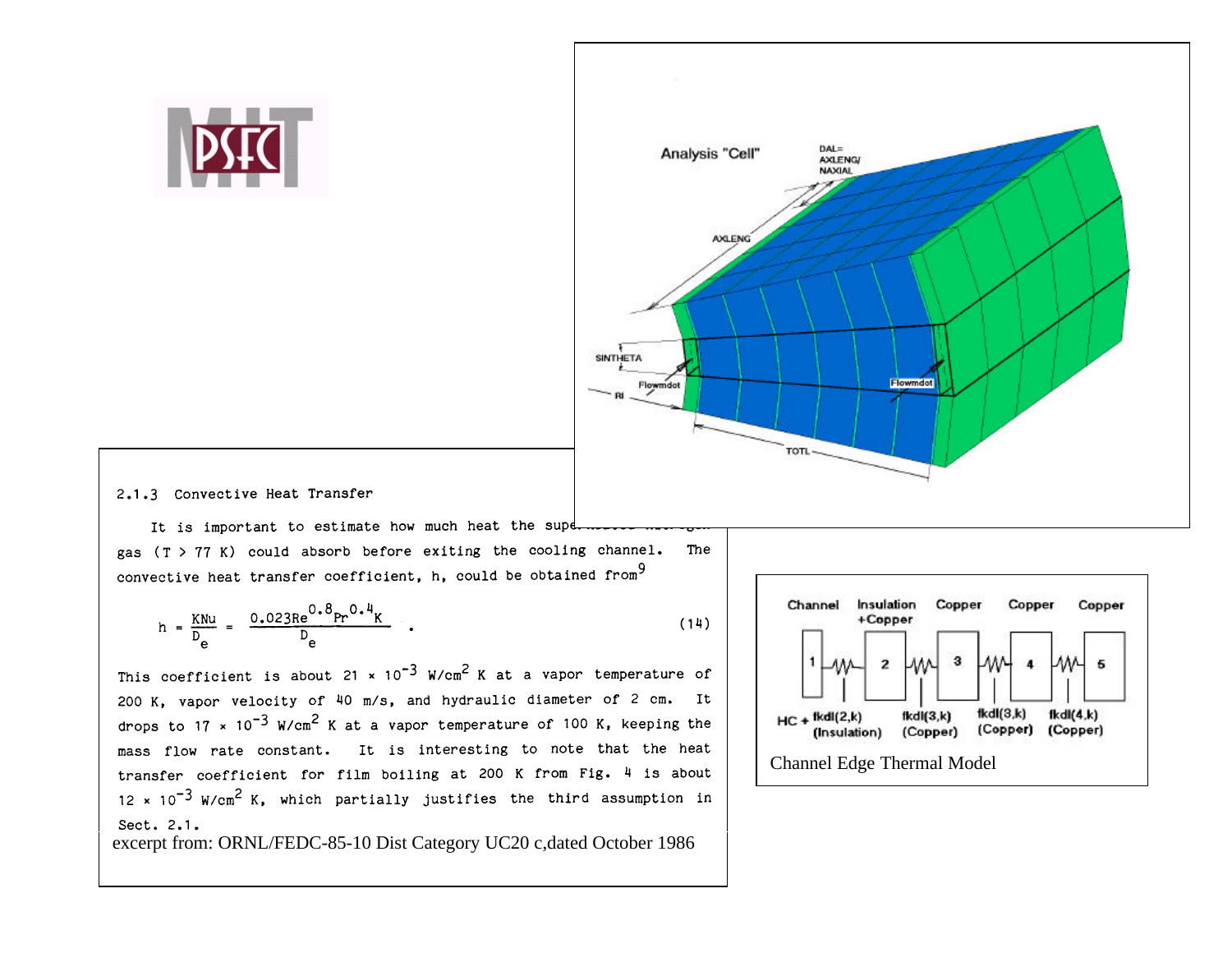

66K inlet temperature, Time Step =.0001 sec – 100 K after Pulse Temp, The bulk temp is computed at a mid -axial slice. Time to 85K is about 600 sec or 10 min. Exclusive of time to flatten temp distribution.

"Cell " Temperature profiles. Time is diagonally to the right. "Bunched" lines represent the axial temperature distribution.

Present Operational Scenarios:

| $\text{Case}~#$ | Peak Field | T after pulse | coolant | <b>Start Bulk Temp</b> | <b>Guestimated Time</b> |
|-----------------|------------|---------------|---------|------------------------|-------------------------|
|                 | cπ         | 90K           | 66K     | 84K                    | $\approx$ 200 sec       |
|                 | $0$ T      | 96K           | 66K     | 74K                    | $\sim 800$ sec          |
|                 | 15T        | 78K           | 22K     | 30K                    | $\sim$ 1500 sec         |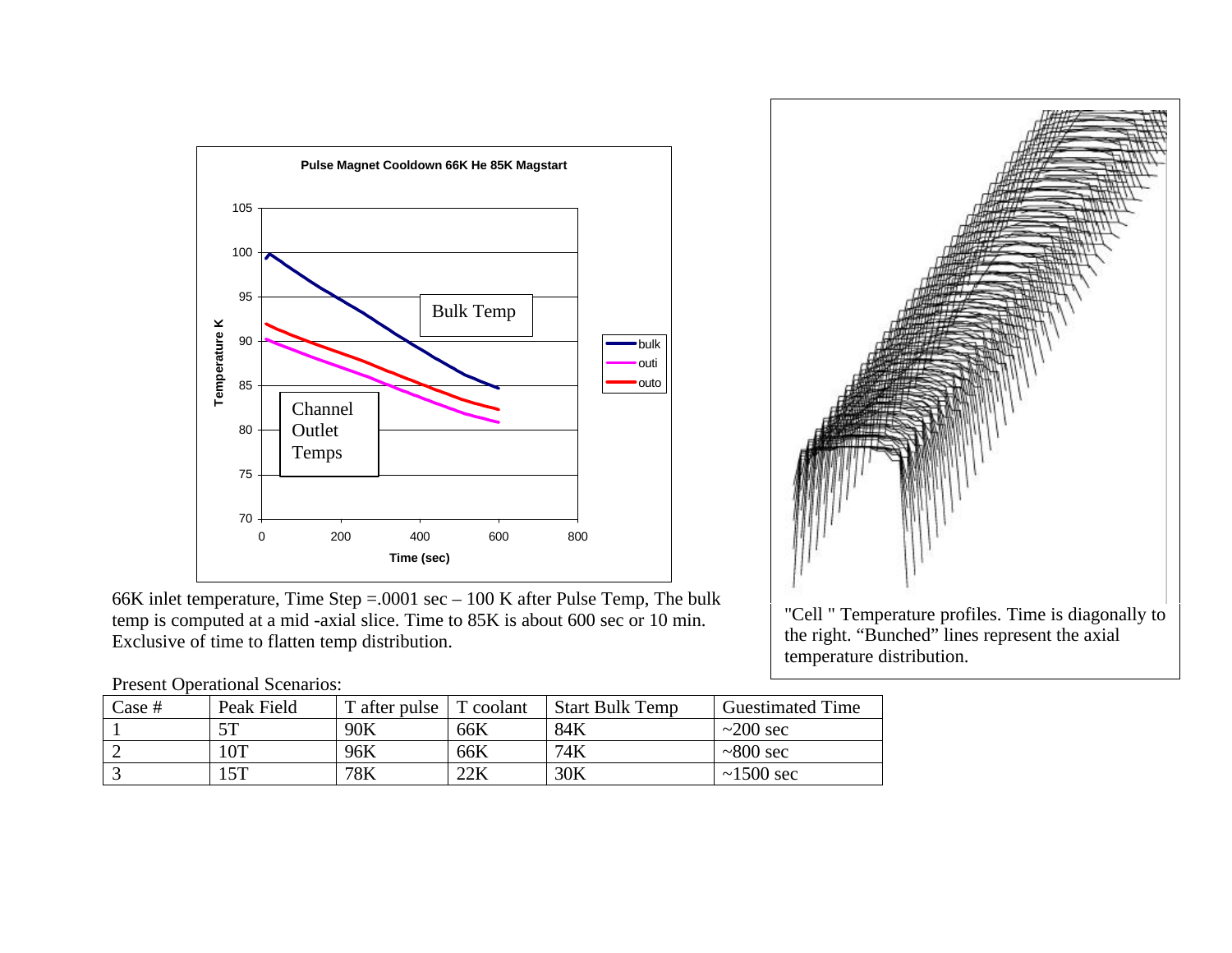

Analyses to date: Time to target bulk temp. ½ inch Copper Conductor, 100K ,

|                              | T after |         | Cond     | Time to | Time to |
|------------------------------|---------|---------|----------|---------|---------|
|                              | pulse   | coolant | Layers   | 85K sec | 30K sec |
| Equiv 5 Kapton .001 in wrap  | 100K    | 66K     | 6 layers | 600     |         |
| Equiv 5 Kapton .001 in wrap  | 100K    | 66K     | 8 layers | >850    |         |
| Equiv 3 Kapton .001 in wrap  | 100K    | 66K     | 8 layers | 450     |         |
| Equiv 5 kapton .0001 in wrap | 100K    | 30K     | 6 Layers |         | 2000    |

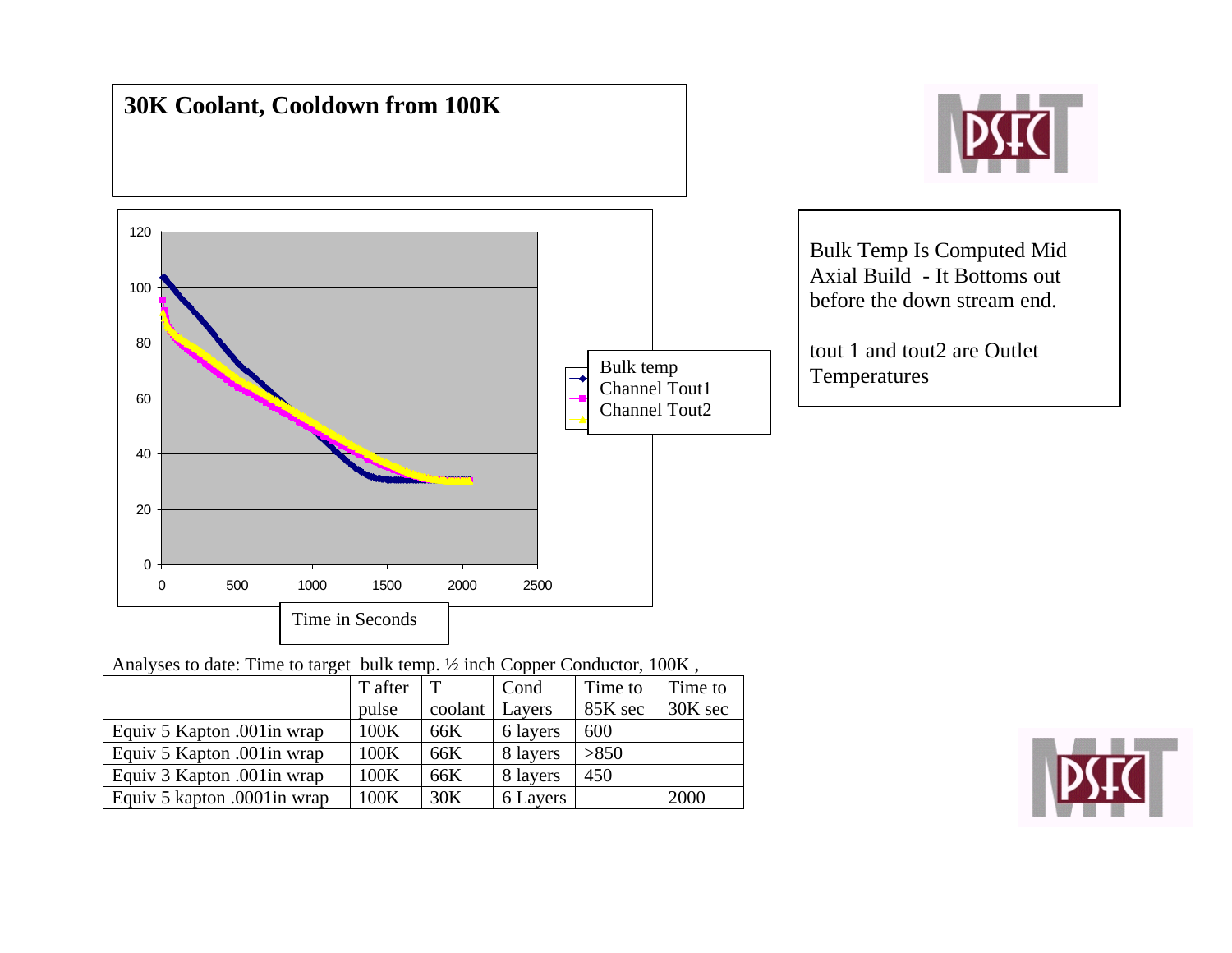

# Coil Stress Estimate

| R                                                      | dr<br>Z             |  |       |  | Dz                |  |  |  |
|--------------------------------------------------------|---------------------|--|-------|--|-------------------|--|--|--|
| .20425                                                 |                     |  | .2415 |  | .97               |  |  |  |
| Stresses for this coil, MPa:                           |                     |  |       |  |                   |  |  |  |
| Field                                                  | <b>Smeared Hoop</b> |  |       |  | <b>Smeared VM</b> |  |  |  |
| 10T                                                    | 80.3                |  |       |  | 82.6              |  |  |  |
| 15T                                                    | 180.7               |  |       |  | 186               |  |  |  |
| Stresses for this coil with .85 packing fraction, MPa: |                     |  |       |  |                   |  |  |  |
| Field                                                  | <b>Smeared Hoop</b> |  |       |  | <b>Smeared VM</b> |  |  |  |
| 10T                                                    | 94.5                |  |       |  | 97.2              |  |  |  |
| 15T                                                    | 212.8               |  |       |  | 218.8             |  |  |  |
|                                                        |                     |  |       |  |                   |  |  |  |

Interpolated values:, Work hardened copper-, OFHC c10100 60% red



| temp deg k | 77   | 90   | 00   | 125  | 150  | 200  | 250  | 275  | 292  |
|------------|------|------|------|------|------|------|------|------|------|
| yield      | 374  | 369. | 365. | 356. | 347. | 328. | 317. | 312. | 308. |
| ultimate   | 476. | 466. | 458. | 439. | 420. | 383. | 365. | 356. |      |
|            |      |      |      |      |      |      |      |      | 350. |

Stress Will be Lower for the 14,5T .8m OD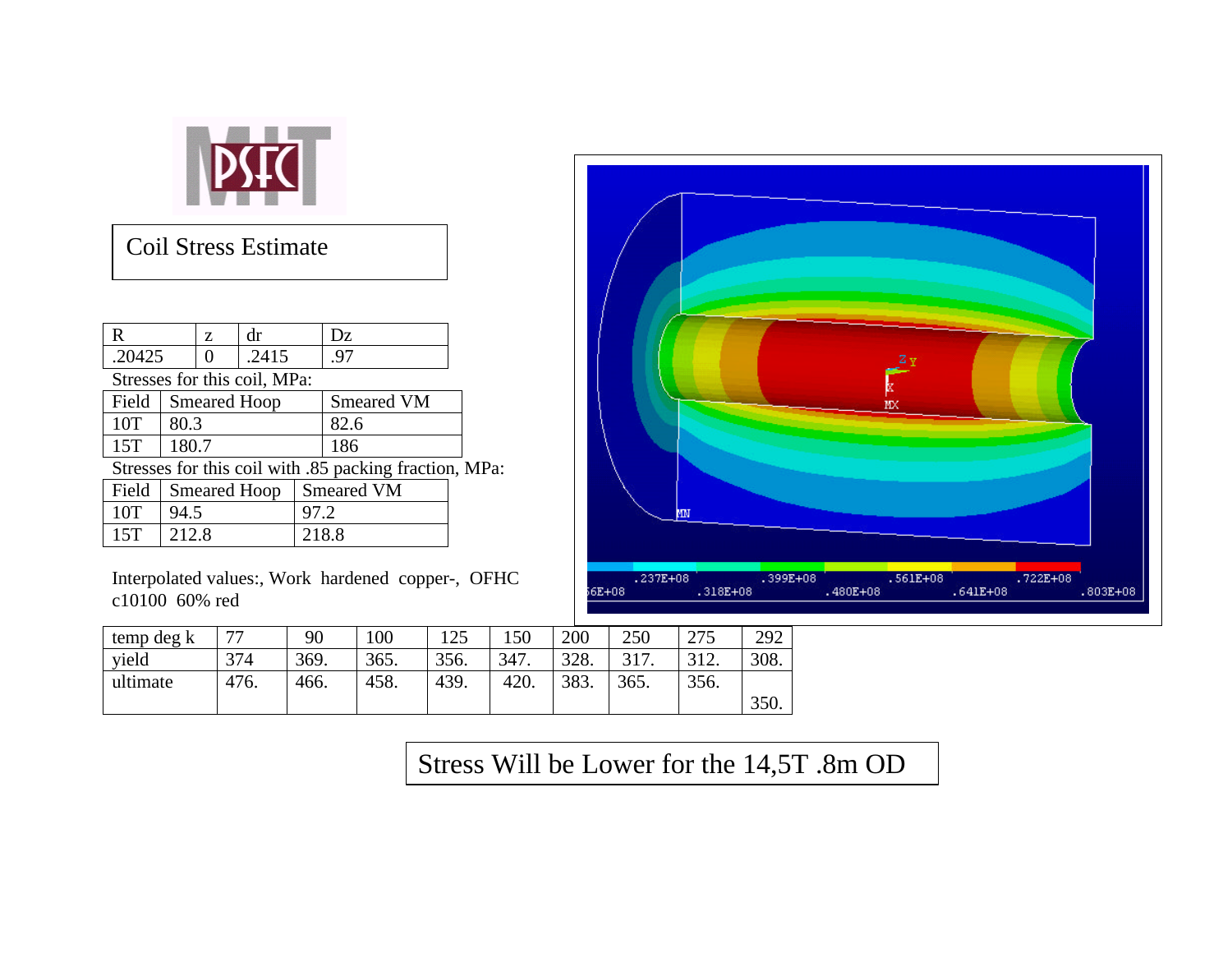### Engineering Tasks



- Identify Voltages for All Operating Scenarios Choose Insulation Systems. Determine where Kapton is used.
- Stress Analysis, Assess Radial load on Channel Ligaments, Necessity for Outer Ring, Operation with Inner Modules Energized, No Current in Outer Module
- Confirm Cooldown and Pressure Drop Calculations
- Thermal Contraction/Shock of Channel Avoid Separation and Loss of Conduction
- 10 atm He Can Design
- Mandrel and Flow Plenums Design
- Cryostat Design. Is this a Vacuum Cryostat with LN2 Shield, or a Gaseous N2?
- Break-outs and Leads Penetration design Support in radial Field
- Eddy Currents in He Can.
- Cryogenic Electrical Breaks
- Design Supports, Break-outs, He can and Cryostat to Allow Phased Construction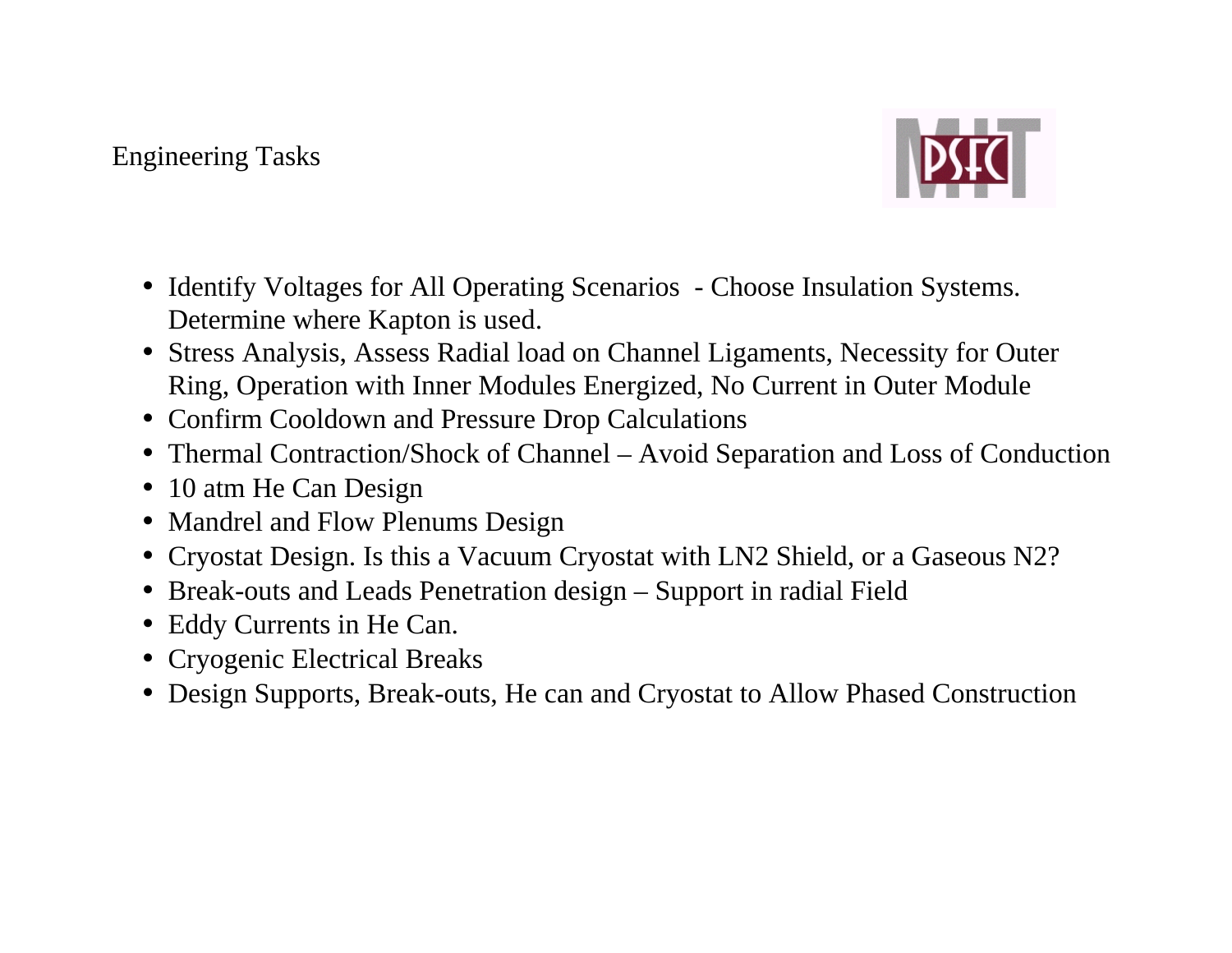

Sheet

With release Agent **Layer Insulation and Forming the Channels**



- Kapton is the limiting element in the thermal conduction through the coil.
- Kapton was expected to be wound around the conductor. This produced the equivalent of 5 mils of Kapton between layers.
- To improve conduction, Kapton is used only between the layers. Turn to turn voltage is lower than layer to layer. The turn to turn voltage is less than the rule of thumb for He breakdown voltage (1 volt/mil at 1 atmosphere) for the insulation thickness proposed.
- The layer to layer voltage exceeds this however, and would need the Kapton if there was an imperfection in the epoxy/glass insulation. Half lapps of kapton and fiberglass, similar to the CS model coil will retain some structural integrity.
- Once a layer of conductor is wound, a layer of Kapton/glass would be wound on the completed layer of conductor. This produces the equivalent of 3 mils of Kapton rather than 5 if the conductor is wrapped individually. only Every 8th layer some sort of preformed channel array would be layed on, then wrapped with glass/Kapton to hold it in place.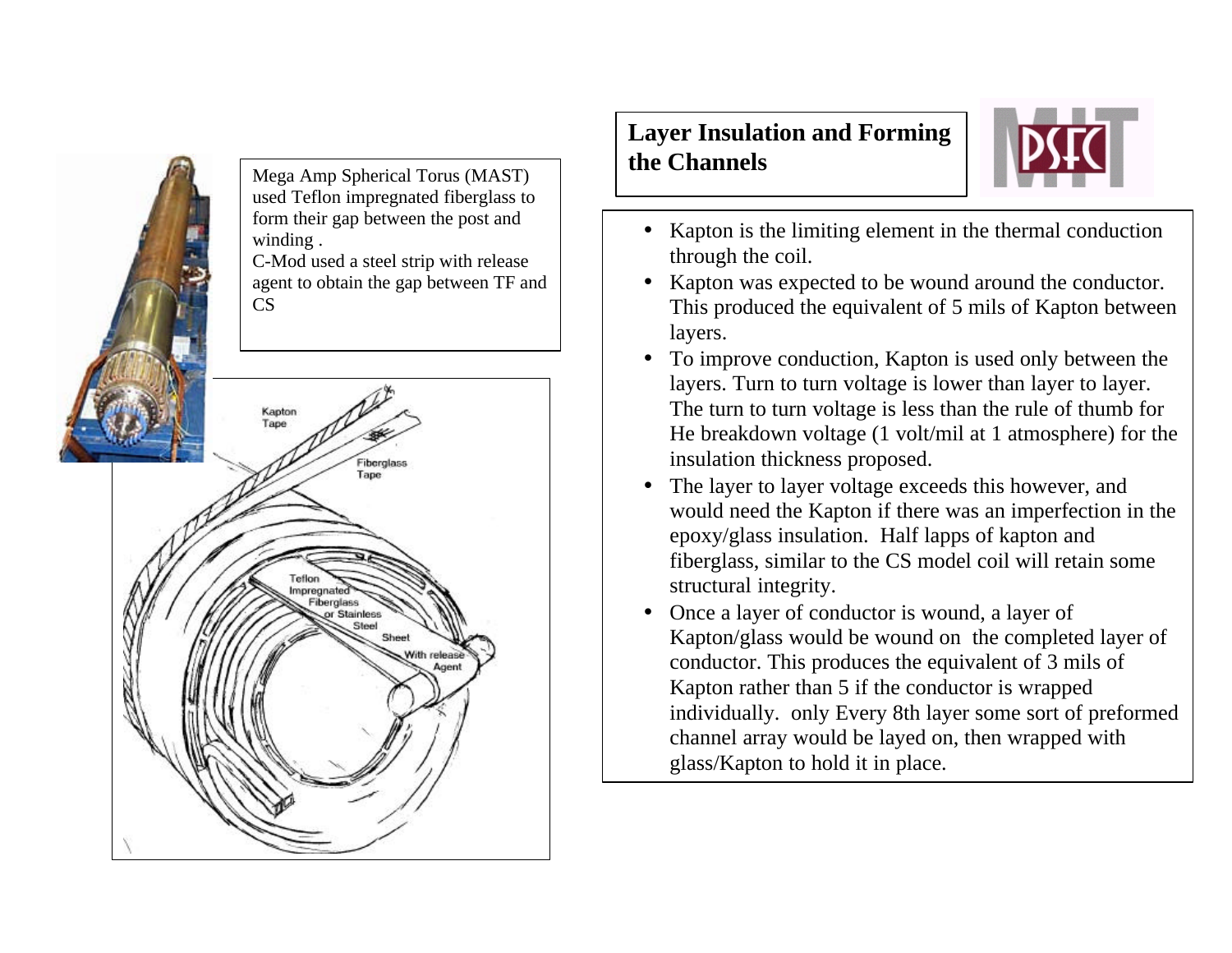

|                                         | Cost(S1000)      | Cost(S1000)    |
|-----------------------------------------|------------------|----------------|
|                                         | <b>Inner Two</b> | <b>Three</b>   |
|                                         | <b>Modules</b>   | <b>Modules</b> |
| <b>Materials</b>                        |                  |                |
| Dies $(2)$                              | $\overline{4}$   | 4              |
| Conductor                               | 30               | 60             |
| Kapton                                  | 14               | 28             |
| Fiberglass                              | $\overline{4}$   | 8              |
| <b>Tooling</b>                          | 10               | 10             |
| **Labor                                 | 76               | 152            |
| He Pressure Can, Mandrel and Fiberglass | 30               | 30             |
| Cryostat                                |                  |                |
| <b>Total</b>                            | 168              | 292            |

#### **Table 1. Cost estimate for industry fabrication of pulsed copper coil and liquid nitrogen cryostat.**

\* Conductor estim

\*\* Labor estimate:

average of 65 days, at 5 days per week equals 13 weeks, or 520 hours, at \$60/hour equals to \$31.2 K estimating one week of setup time \$2.4 K Plus two weeks of impregnation \$4.8 K

Adds up to \$38.4K rounded off to \$38K

| <b>Original Cost Basis</b> |  |       |    |  |  |  |  |
|----------------------------|--|-------|----|--|--|--|--|
|                            |  |       | Dz |  |  |  |  |
| .20425                     |  | .2415 |    |  |  |  |  |
|                            |  |       |    |  |  |  |  |

**Helium Cooling Not Costed, but Plenum and Channels are similar.**

**Contingency not included: recommend 10% or \$9K**